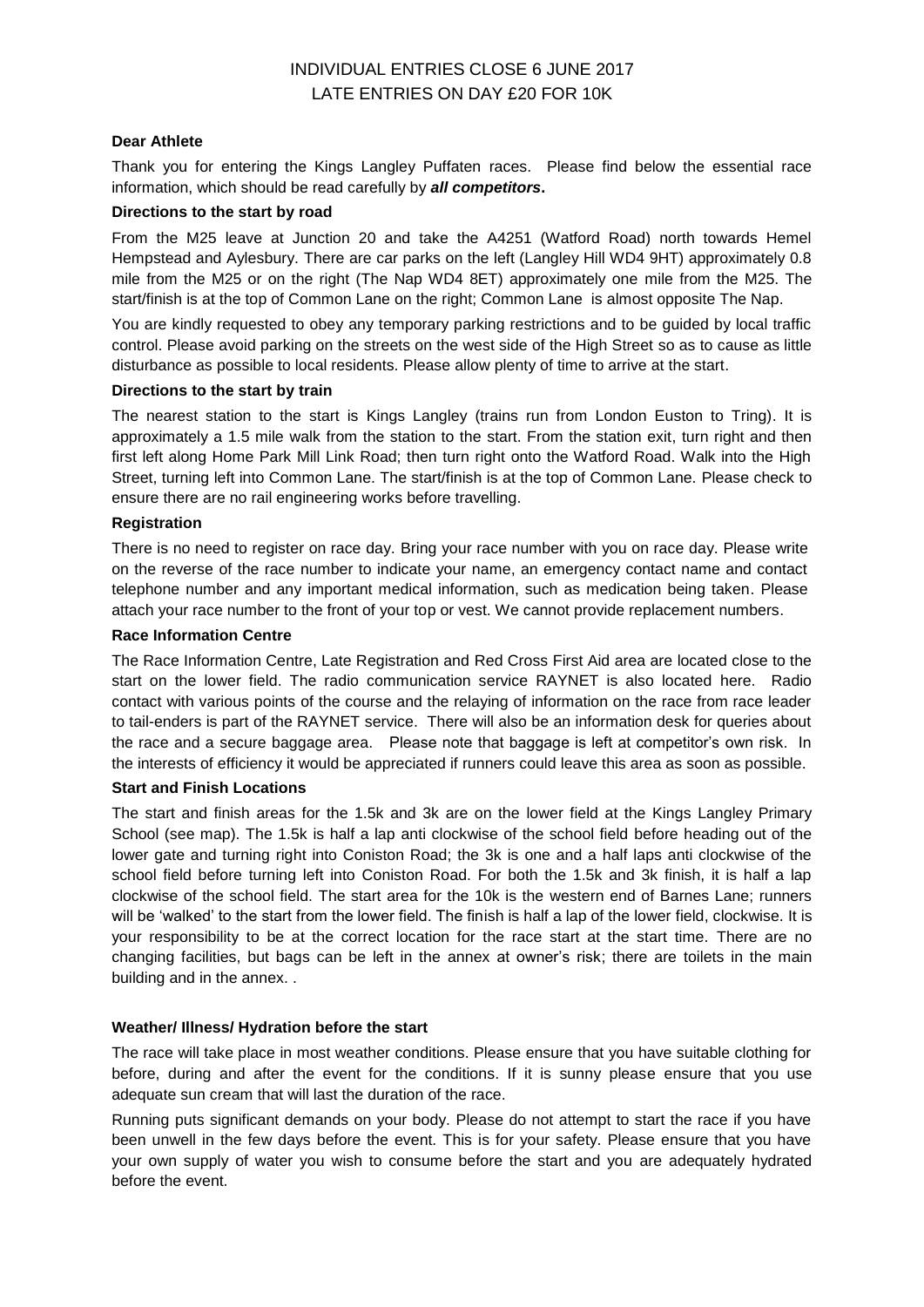## **The Routes**

Route maps for the race will be available at the start.

10 am start: 1.5k route – Coniston Road, Belham Road, Havelock Road, Osbourne Avenue, Coniston Road (estimated finishing times 5-15 minutes).

10.15am start: 5k route – Coniston Road, Common Lane, Hempstead Road, Coniston Road (estimated finishing times 15-30 minutes).

10.30am start: 10k route – Barnes Lane, Rucklers Lane, Bulstrode Lane, Tower Hill, Chapel Croft, Langley Road, Chipperfield Road, Vicarage Lane, Hempstead Road, Coniston Road (estimated finishing times 30-90 minutes).

The courses have been measured and deemed accurate by a qualified, highly trained course measurer. The 1.5k and 3k routes can be run on the pavement at every stage of the race, with a small number of crossing points which will be marshalled. Nevertheless, given the narrowness of some of the roads, parking on or partially on the pavement is quite common so please remain alert to traffic at all times. The 10k route is initially on country roads without footpaths until 4k, before turning onto Tower Hill which is a busier road where you will be running in the same direction as the traffic. On entering Chipperfield there is a pavement for the remainder of the course apart from a short, uphill stretch at around 7k.

## **PLEASE OBEY ANY INSTRUCTIONS GIVEN BY MARSHALS OR POLICE OR POLICE COMMUNITY SUPPORT OFFICERS AT ALL TIMES, AS THE COURSE IS** *NOT* **CLOSED TO TRAFFIC OR PEDESTRIANS.**

#### **During the races**

- Water station at the finish of all races and around the 5k point in the 10k race. Ensure that you hydrate sufficiently, even if this means slowing down to drink, but be aware of the danger of over-hydration.
- If it is a hot day consider carrying your own bottle of water with you, especially if you intend to be on the course for some time.
- You are asked to drop any litter from water stations or energy gel wrappers at locations near to marshals on the course, who will have refuse sacks, or carry it with you until you can use a suitable litterbin. Any runner seen deliberately littering may face any penalties under the law.
- Distance markers will be placed along the course at one kilometre intervals, except for the first kilometre marker which is placed just before the route passes under the A41. Signs are placed as near as is physically possible to the location indicated by the official course measurer.

#### **IPOD & MP3 players**

**The Race Director has taken advice from UK Athletics that IPod and MP3 Players should not be worn whilst running.** *(UK Athletics Rule 240 states the wearing of headphones, or similar devices, (other than those medically prescribed), is not permitted in raceson any single carriageway road that is not wholly closed to traffic. In addition, you can now be disqualified under UK Athletics Rule 210(8). The Race Referee has the power to disqualify any runner who does not follow the correct course or obey the instructions of a race official .*

#### **Race Numbers**

**Race numbers are also individual to you, Under UKA rule 209 it is illegal to swap or transfer to another participant without the race organiser's permission. Your number must not be folded or mutilated in any way.** *(This is a UK athletics requirement and will lead to you being disqualified from the race)*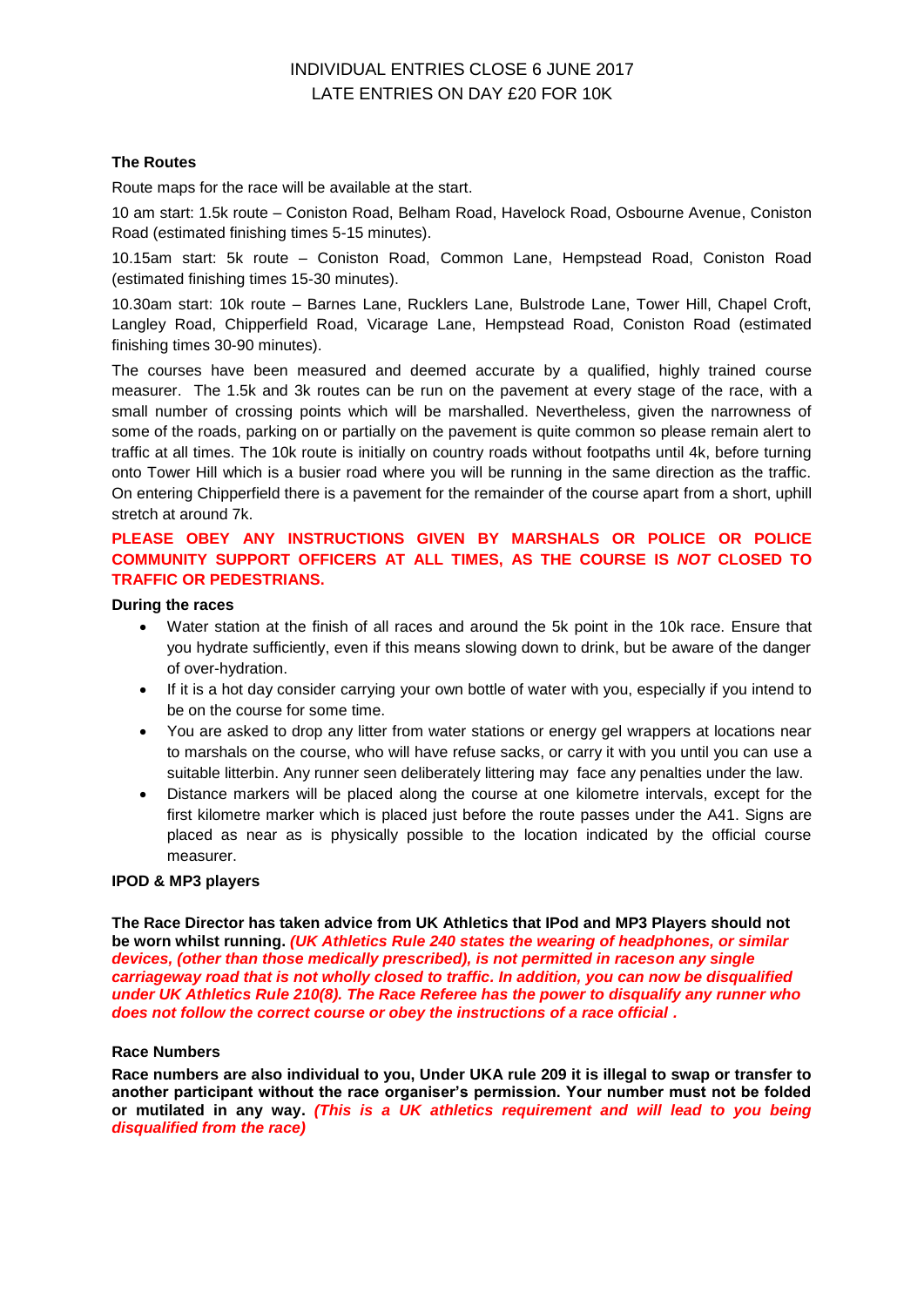## **Emergency Contact Details and Medical Details**

**If you suffer from any medical condition which may lead to an emergency, such as diabetes, epilepsy, high blood pressure, asthma, or taking any medication that may cause you problems when running etc. please inform the race organisers so they can inform the medical support team. On the reverse of the number you will find an emergency contact details and medical details section, THIS MUST completed, this to help our officials support you in the event of an emergency.** *(This is a UK athletics requirement and could lead to you being disqualified from the race)*

## **Course control and medical aid**

All athletes from first to last will be under the supervision of Raynet mobile communications. They in turn will be in contact with their base unit at the start/finish area. Excellent coverage is given by the Red Cross, who are very experienced in this type of event, and it is in your own interest to take any advice they may give you. For your own safety, and in order to aid the Ambulance volunteers, please make sure that any existing medical condition and / or any medication being taken at the time of the race is clearly marked on the back of your number. If you feel unwell on the course please contact the closest marshal, Raynet operator or Red Cross personnel. Look after your fellow runner: If you see another runner in distress, who is unable to contact a marshal themselves, please contact the next available marshal yourself or take appropriate other action.

## **The finish**

A digital clock will display the elapsed time. Your own individual time and position will be recorded by the race funnel co-ordinators. Any person failing to display a number may forfeit any prize (s) he may be entitled to. If your number becomes detached, please inform the timekeeper at the finish. Keep in your correct finishing order in the finish funnel and keep moving until well clear of the area. Do not 'run in' with any friends, as this causes confusion when assessing results and will delay the prize giving.

There will be water provided at the finish. Please ensure that you have sufficient water with you for after the race.

Any person who fails to finish the course or becomes injured should either make their own way back to the start / finish area or contact the nearest marshal / Red Cross / Raynet personnel on route. There will also be a 'sweep' rider following the last runner on the 10k route. *If you do not complete the course, please make sure you register your number with Raynet or at the finish area so we are able to account for all runners.*

## **Awards presentation (11.30am (approximately))**

Competitors will receive at most one award. The awards that can be presented on the day will be given out at the finish area. The presentation will be at 11.30am approximately. If you believe that you might qualify for an award please ensure that you or your representative is available to collect your prize on the day. There are individual awards for the winner of the 1.5k and the 3k; in the 10k there are individual awards for the winner, the first woman, the first male vet and the first female vet.

## **Facilities**

For younger folk there will be the children's play areas. For youngsters of all ages there will be light refreshments.

## **Results**

Results will be sent to all entrants by email or post.